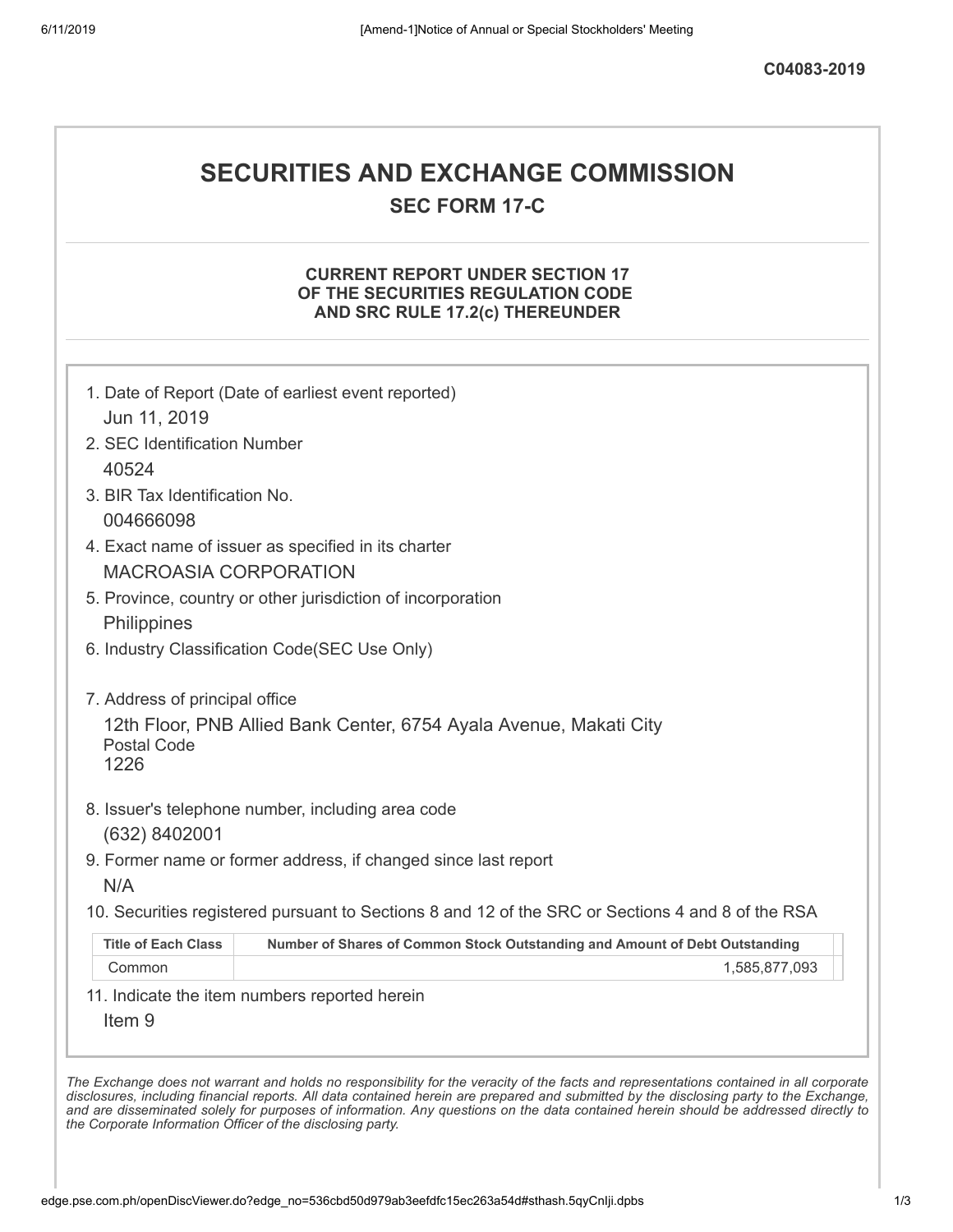6/11/2019 [Amend-1]Notice of Annual or Special Stockholders' Meeting



## **MacroAsia Corporation MAC**

#### **PSE Disclosure Form 7-1 - Notice of Annual or Special Stockholders' Meeting** *References: SRC Rule 17 (SEC Form 17-C) and Sections 7 and 4.4 of the Revised Disclosure Rules*

**Subject of the Disclosure**

2019 Annual Stockholders' Meeting

**Background/Description of the Disclosure**

Notice of Annual Stockholders' Meeting

### **Type of Meeting**

**Annual** 

◯ Special

| Date of Approval by<br><b>Board of Directors</b> | Mar 14, 2019                                                                                                                                                                                                                                                                                                                                                                                                                                                                                                                                                                                                                                                                                                                                                                                                                                            |
|--------------------------------------------------|---------------------------------------------------------------------------------------------------------------------------------------------------------------------------------------------------------------------------------------------------------------------------------------------------------------------------------------------------------------------------------------------------------------------------------------------------------------------------------------------------------------------------------------------------------------------------------------------------------------------------------------------------------------------------------------------------------------------------------------------------------------------------------------------------------------------------------------------------------|
| Date of Stockholders'<br><b>Meeting</b>          | Jul 19, 2019                                                                                                                                                                                                                                                                                                                                                                                                                                                                                                                                                                                                                                                                                                                                                                                                                                            |
| <b>Time</b>                                      | $3:00$ PM                                                                                                                                                                                                                                                                                                                                                                                                                                                                                                                                                                                                                                                                                                                                                                                                                                               |
| <b>Venue</b>                                     | Century Park Hotel, 599 Pablo Ocampo Sr. Street, Malate, Manila                                                                                                                                                                                                                                                                                                                                                                                                                                                                                                                                                                                                                                                                                                                                                                                         |
| <b>Record Date</b>                               | Jun 19, 2019                                                                                                                                                                                                                                                                                                                                                                                                                                                                                                                                                                                                                                                                                                                                                                                                                                            |
| Agenda                                           | The Agenda for the meeting is as follows:<br>1. Call to Order<br>2. Certification of Notice and Quorum<br>3. Approval of the Minutes of the Annual Stockholders' Meeting<br>held on 20 July 2018<br>4. President's Report<br>5. Financial Report on Results of Operations for 2018<br>6. Approval of the Annual Report and the Audited Financial Statements for the year ended 31<br>December 2018<br>7. Amendment of Article II, Section 2.01 of the By-Laws to change the date of the Annual<br>Stockholders' Meeting from "3rd Friday of July" to "2nd Friday of May"<br>8. Ratification of all Acts, Proceedings and Resolutions of the Board of Directors and<br>Management since the Annual Stockholders' Meeting held on 20 July 2018<br>9. Election of Directors<br>10. Appointment of External Auditor<br>11. Other Matters<br>12. Adjournment |

#### **Inclusive Dates of Closing of Stock Transfer Books**

| <b>Start Date</b>    | 2019<br>Jun<br>1 Q |
|----------------------|--------------------|
| <b>End Date</b><br>. | Jun 19, 2019       |